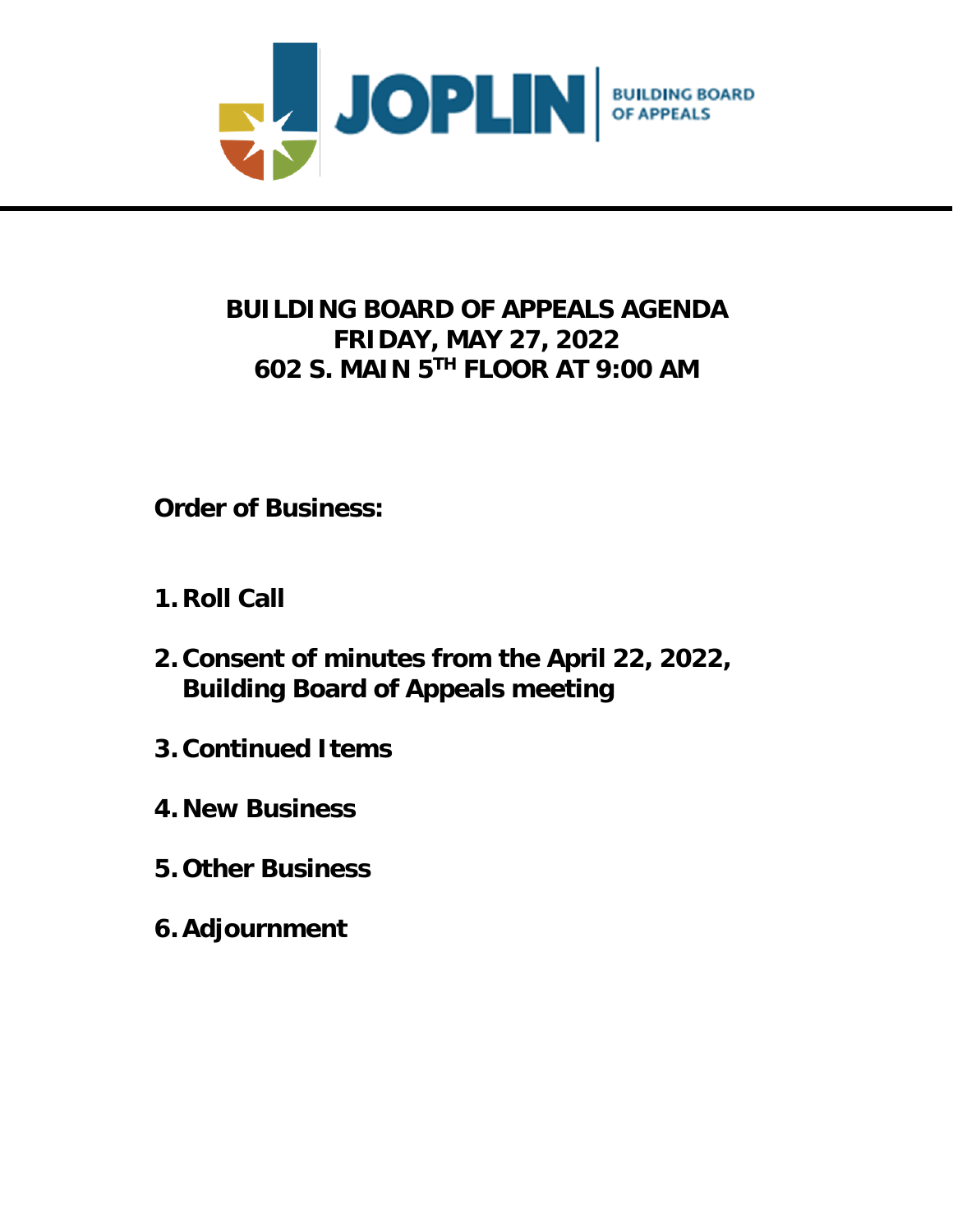## **Continued Business**

**ITEM 2913 3615 S. RANGELINE RD. OWNER: Hotel Development Advisors ADDRESS: 300 Trade Center, Suite 1550 Woburn MA 01801**

**"Demolition Hearing" has been posted in the Joplin Globe Legal Section.**

**Item continued from the April 22, 2022, meeting for a "Demolition Hearing" And Progress Report (FIFTHTEENTH TIME BEFORE THE BOARD).**

**(STRUCTURE POSTED 5-18-2020)** 

**ITEM 2921 1124 MURPHY AVE.** 

**OWNER: M&K Holdings ADDRESS: 19711 Newton Rd. Diamond MO. 64840**

**"Demolition Hearing" has been posted in the Joplin Globe Legal Section.**

**Item continued from the April 22, 2022, meeting for a "Demolition Hearing" And Progress Report (NINETEENTH TIME BEFORE THE BOARD).**

**(STRUCTURE POSTED 7-15-2020)**

**ITEM 2942 4323 W. 27TH PL.**

**OWNER: Elana Spiridonova ADDRESS: 505 NW 43RD Terrace Kansas City MO. 64116**

**"Demolition Hearing" has been posted in the Joplin Globe Legal Section.**

**Item continued from the April 22, 2022, meeting for a "Demolition Hearing" And Progress Report (FIFTHTEENTH TIME BEFORE THE BOARD).**

**(STRUCTURE POSTED 1-5-2021)**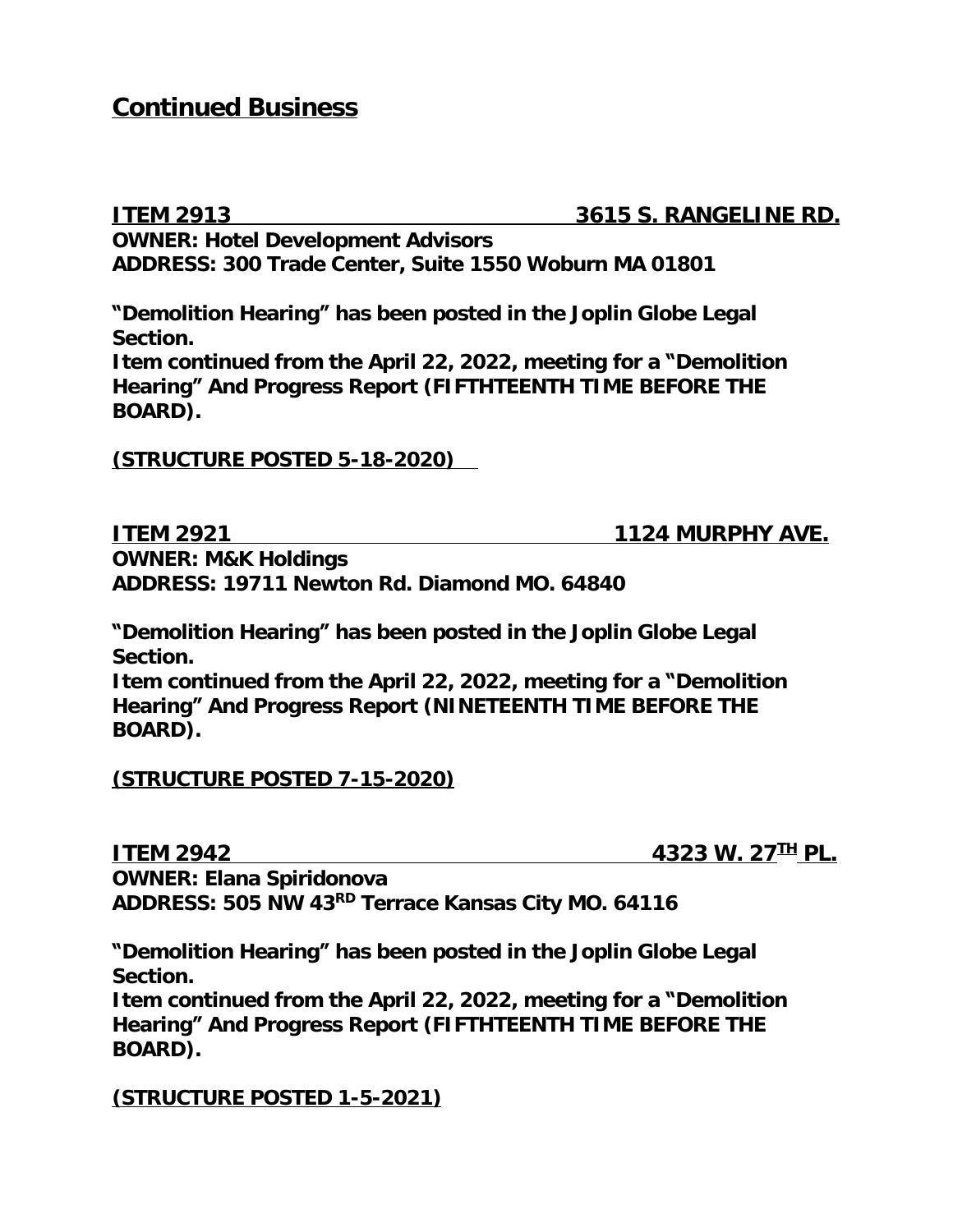**OWNER: Misty Gamble ADDRESS: 128 E. Lewis Ave. Carterville MO. 64835**

**"Demolition Hearing" has been posted in the Joplin Globe Legal Section.**

**Item continued from the April 22, 2022, meeting for a "Demolition Hearing" And Progress Report (FOURTEENTH TIME BEFORE THE BOARD).**

**(STRUCTURE POSTED 1-11-2021)**

**ITEM 2958 2421 S. FLORIDA AVE. OWNER: Adam Murphy ADDRESS: 7882 Timber Ridge Dr. Seneca MO. 64865**

**"Demolition Hearing" has been posted in the Joplin Globe Legal Section.**

**Item continued from the April 22, 2021, meeting for a "Demolition Hearing" And Progress Report (TENTH TIME BEFORE THE BOARD).**

### **(STRUCTURE POSTED 5-25-2021)**

**ITEM 2963 418 W 2**<sup>ND</sup> ST. **OWNER: PX Commercial LLC ADDRESS: 101 S Broadway St. Pittsburg KS. 66762**

**"Demolition Hearing" has been posted in the Joplin Globe Legal Section.**

**Item continued from the April 22, 2021, meeting for a "Demolition Hearing" And Progress Report (EIGHTH TIME BEFORE THE BOARD).**

**(STRUCTURE POSTED 3-18-2021)**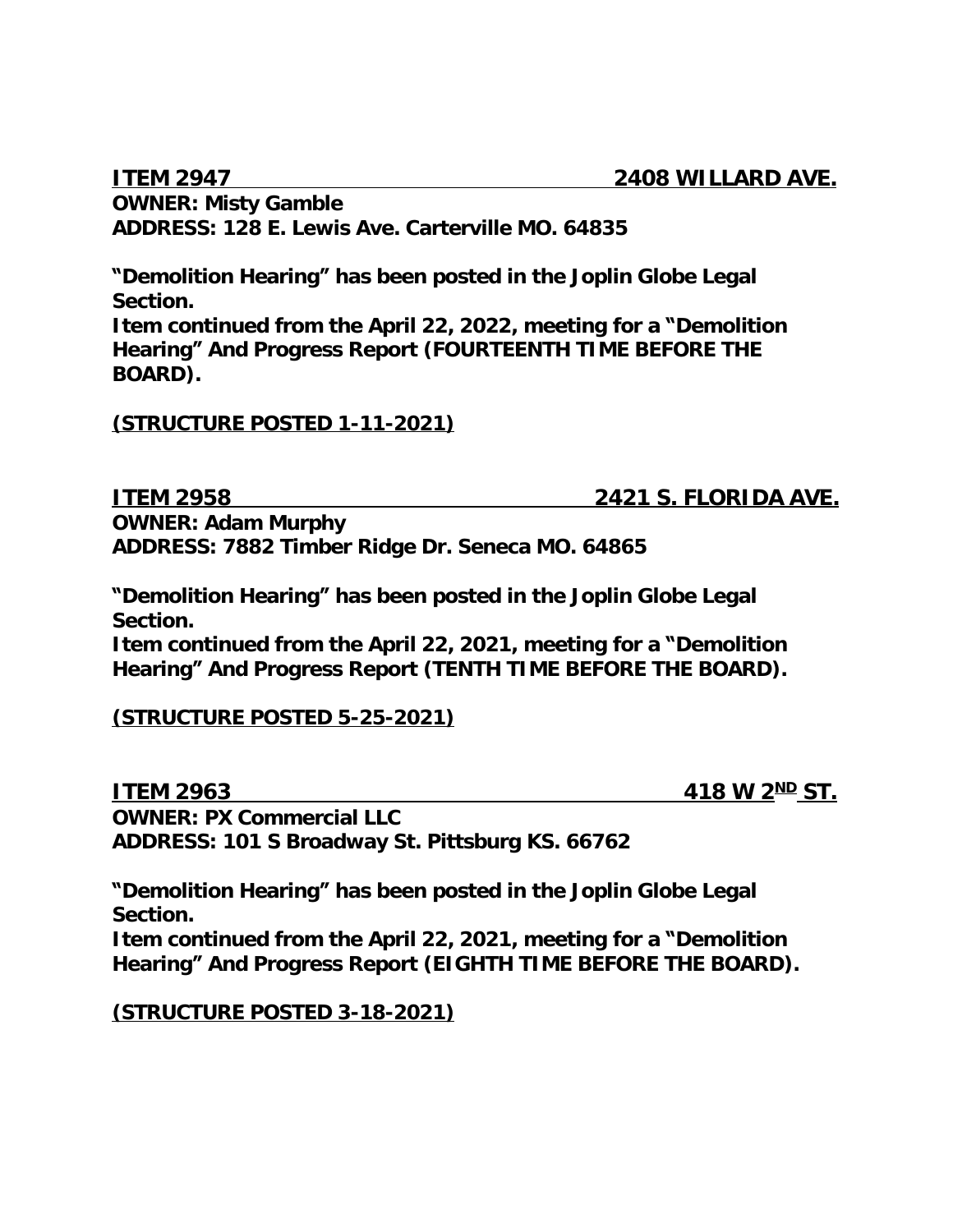**OWNER: Dutton Investment Group ADDRESS: P.O. Box 5036 Joplin MO. 64803**

**"Demolition Hearing" has been posted in the Joplin Globe Legal Section.**

**Item continued from the April 22, 2022, meeting for a "Demolition Hearing" And Progress Report (NINETH TIME BEFORE THE BOARD). Item previously ordered demolished a stay of demolition was granted and a building permit purchased.**

#### **(STRUCTURE POSTED 7-2-2021)**

**ITEM 2976 1417 W. 20<sup>th</sup> ST. OWNER: John & Ticylee Browning**

**ADDRESS: 1417 W. 20th ST. Joplin, MO 64804**

**"Demolition Hearing" has been posted in the Joplin Globe Legal Section.**

**Item continued from the April 22, 2022, meeting for a "Demolition Hearing" And Progress Report (FOURTH TIME BEFORE THE BOARD).**

#### **(STRUCTURE POSTED 11-17-2021)**

**ITEM 2980 802 S. CONNOR AVE. OWNER: Olga Gutieriez ADDRESS: 1729 Sophia St. Carthage MO. 64836**

**"Demolition Hearing" has been posted in the Joplin Globe Legal Section.**

**Item continued from the April 22, 2022, meeting for a "Demolition Hearing" And Progress Report (FIFHTH TIME BEFORE THE BOARD).**

**(STRUCTURE POSTED 10-26-2021)**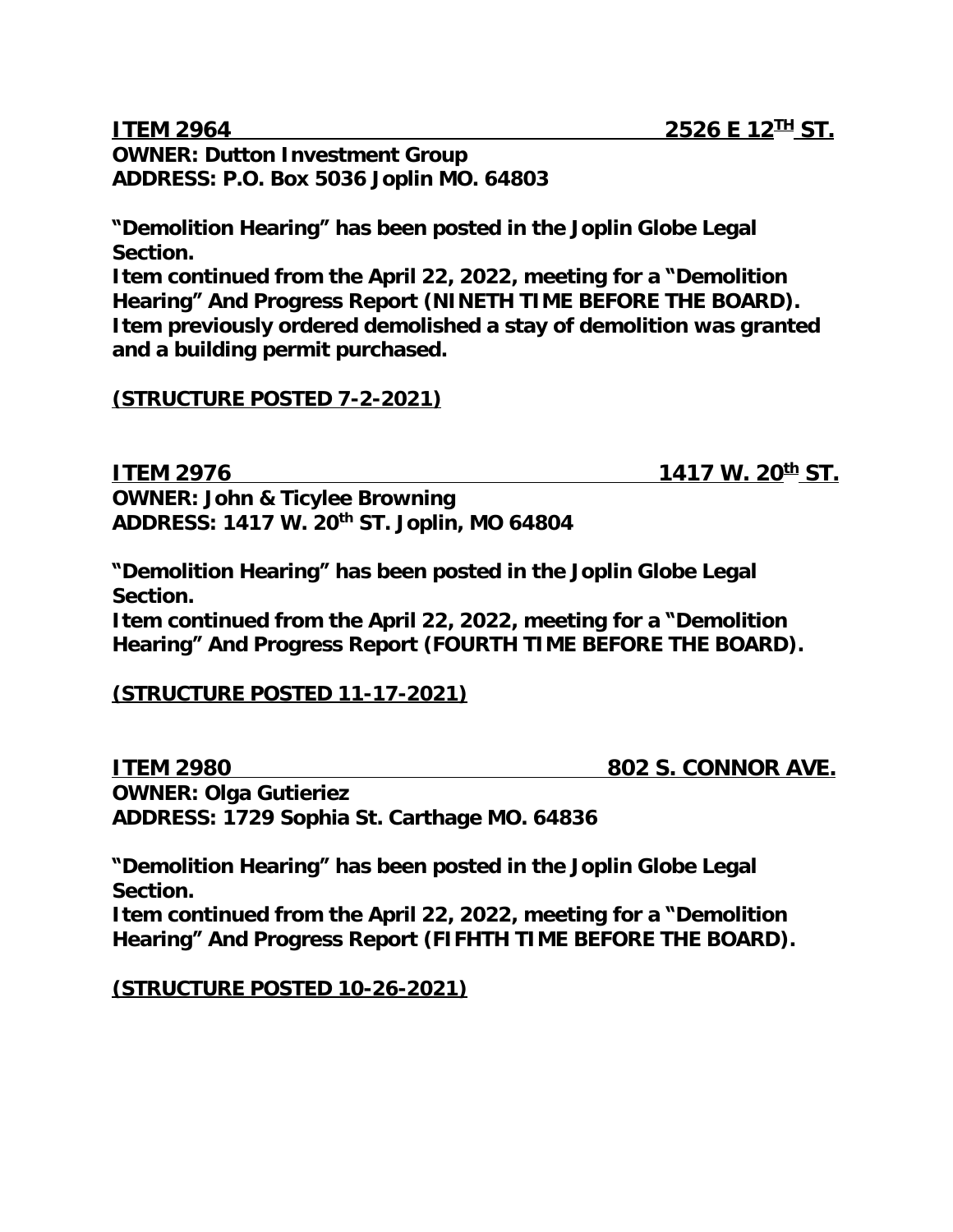**ITEM 2983 1101 S. SERGEANT AVE.**

**OWNER: Michael & Nelva Forrest ADDRESS: 1174 Crane Dr., Joplin, MO 64804**

**"Demolition Hearing" has been posted in the Joplin Globe Legal Section.**

**Item continued from the April 22, 2022, meeting for a "Demolition Hearing" And Progress Report (FOURTH TIME BEFORE THE BOARD).**

**(STRUCTURE POSTED 11-30-2021)**

**ITEM 2985 130 S. MOFFET AVE. OWNER: Howard & Tracy Nutting ADDRESS: 1942 Beamon Hollow Rd. Anderson MO. 64831**

**"Demolition Hearing" has been posted in the Joplin Globe Legal Section.**

**Item continued from the April 22, 2022, meeting for a "Demolition Hearing" And Progress Report (SECOND TIME BEFORE THE BOARD).**

## **Conclusion Old Business**

**New Business**

**ITEM 2986 302 S. CONNOR AVE.**

**OWNER: Blue Shutter Investments ADDRESS: P.O. Box 1196 Joplin MO. 64802**

**"Finding of fact Hearing" scheduled for this date"**

**(STRUCTURE POSTED 3-31-2022)**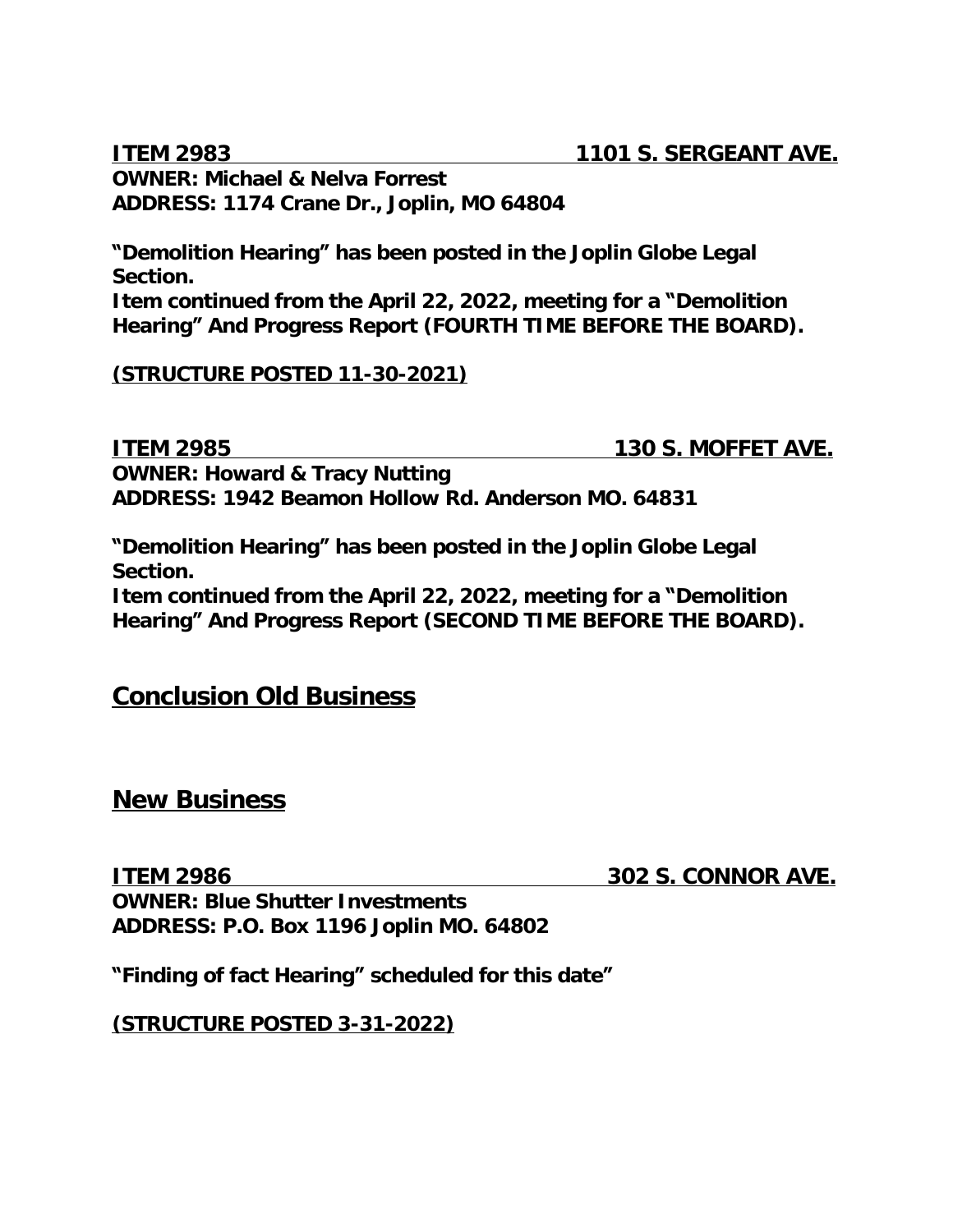**ITEM 2987 306 1/2 S. CONNOR AVE. OWNER: Blue Shutter Investments ADDRESS: P.O. Box 1196 Joplin MO. 64802 "Finding of fact Hearing" scheduled for this date" (STRUCTURE POSTED 3-31-2022)**

**ITEM 2988 2201 EMPIRE AVE. OWNER: Thomas & Darlene Harper ADDRESS: 2201 Empire Ave, Joplin MO. 64801**

**"Finding of fact Hearing" scheduled for this date"**

**(STRUCTURE POSTED 4-6-2022)**

**ITEM 2989 827 S. EMPIRE AVE. OWNER: Susie Woolever ADDRESS: 30019 Farm Ln. Millsboro DE 19966**

**"Finding of fact Hearing" scheduled for this date"**

**(STRUCTURE POSTED 4-20-2022)**

**Conclusion New Business**

**Other Business none**

**Meeting Adjourned**